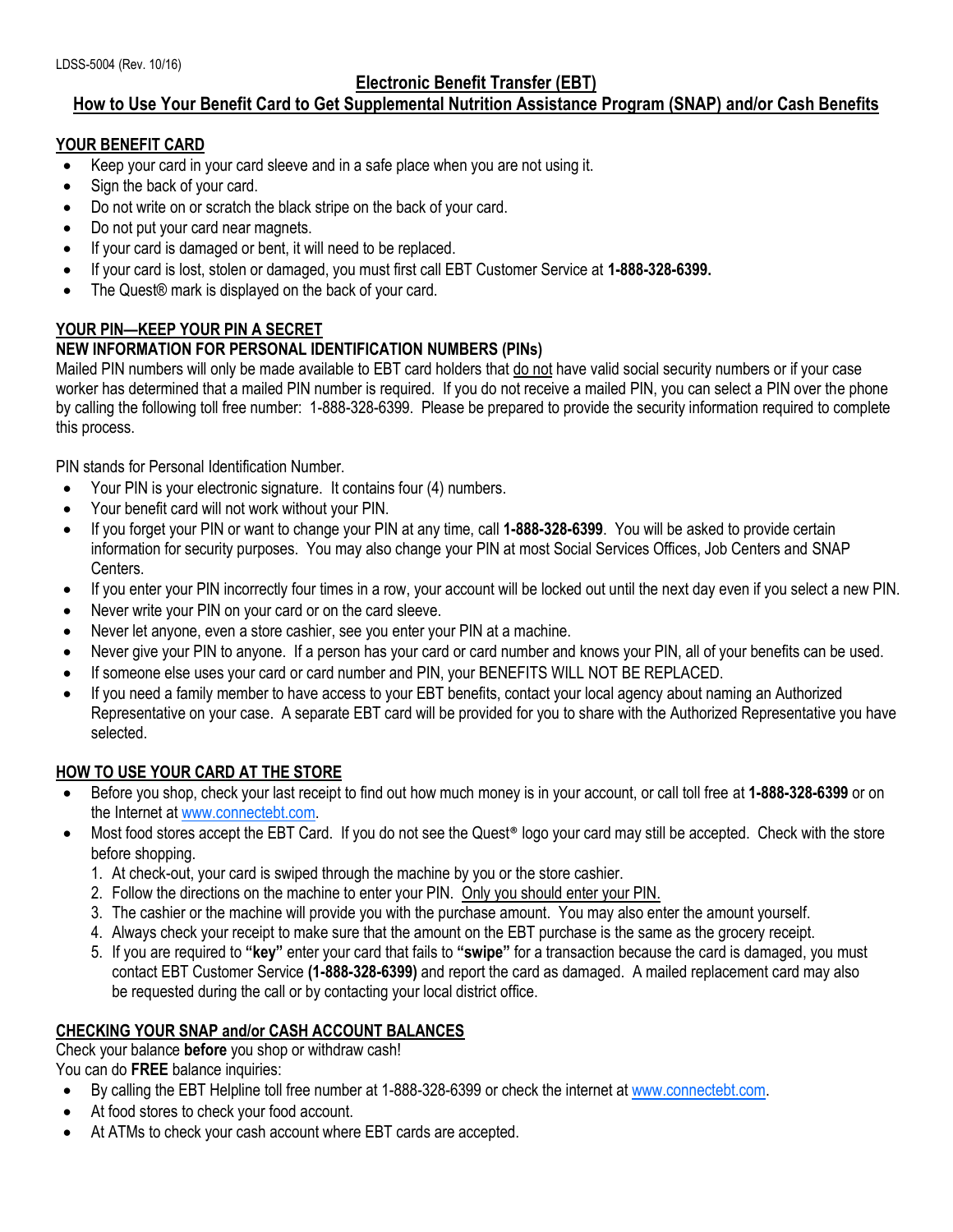## **SNAP PURCHASE**

- Use your SNAP benefit account to purchase food. You cannot get cash back from your SNAP account.
- Remember, you can only buy allowable food items with your SNAP benefits.
- All SNAP benefit transactions are free. There is no limit to the number of times you can use your card for SNAP benefit transactions.

## **CASH PURCHASE**

- Any item may be purchased using your cash benefit account where EBT cards are accepted.
- Please be advised that certain types of businesses are not allowed to let you use your EBT cash benefit to purchase items or to withdraw cash on their premises.

Businesses are not allowed to let you use your EBT card at:

- Liquor stores
- Wine stores
- Beer/beverage centers
- Race tracks
- **Casinos**
- Video lottery facilities
- **•** Off-track betting facilities
- **EXECOMMERCIAL COMMERCIAL COMMERCIAL EXECUTE:** and
- **Places that provide adult oriented entertainment in which performers take off their clothes or perform without clothes**

## **CASH WITHDRAWAL**

- Some stores will allow you to receive cash back above the cost of your purchase.
- Some stores will allow cash withdrawal without a purchase.
- You must follow the store's policy regarding the allowable amount for cash back or withdrawals.
- If you use your SNAP account and cash account for your purchases, you will be required to swipe your card and enter your PIN to debit each account.

## **HOW TO USE YOUR BENEFIT CARD AT AN AUTOMATED TELLER MACHINE(ATM)**

- Choose an ATM in a place where you feel safe.
- Always follow directions on the ATM.
- Put your card in the machine.
	- Never let anyone see you enter your PIN.
		- Enter your PIN.
		- **Press Withdrawal.**
		- Press Checking.
		- **Enter the dollar amount you want.**
		- **Take your cash, card, and receipt so you will know how much you have left in your account.**
		- Check the receipt to make sure the amount of cash you received is printed on the receipt.
		- You will have two (2) free ATM withdrawals each month at ATMs which do not surcharge.
		- After the first two, you will be charged a \$.45 fee for each ATM withdrawal. The fee will only be charged when using a surcharge free ATM.
		- This fee will be automatically taken out of your cash benefit account. You will not receive any notification that this fee is being charged.

**WARNING**: SOME ATM LOCATIONS CHARGE \$1.00 OR MORE FOR CASH WITHDRAWALS. LOOK FOR A MESSAGE ON THE ATM TO TELL YOU ABOUT THE SURCHARGE BEFORE YOU WITHDRAW ANY CASH. YOU MAY CANCEL THE TRANSACTION TO AVOID PAYING A SURCHARGE FEE.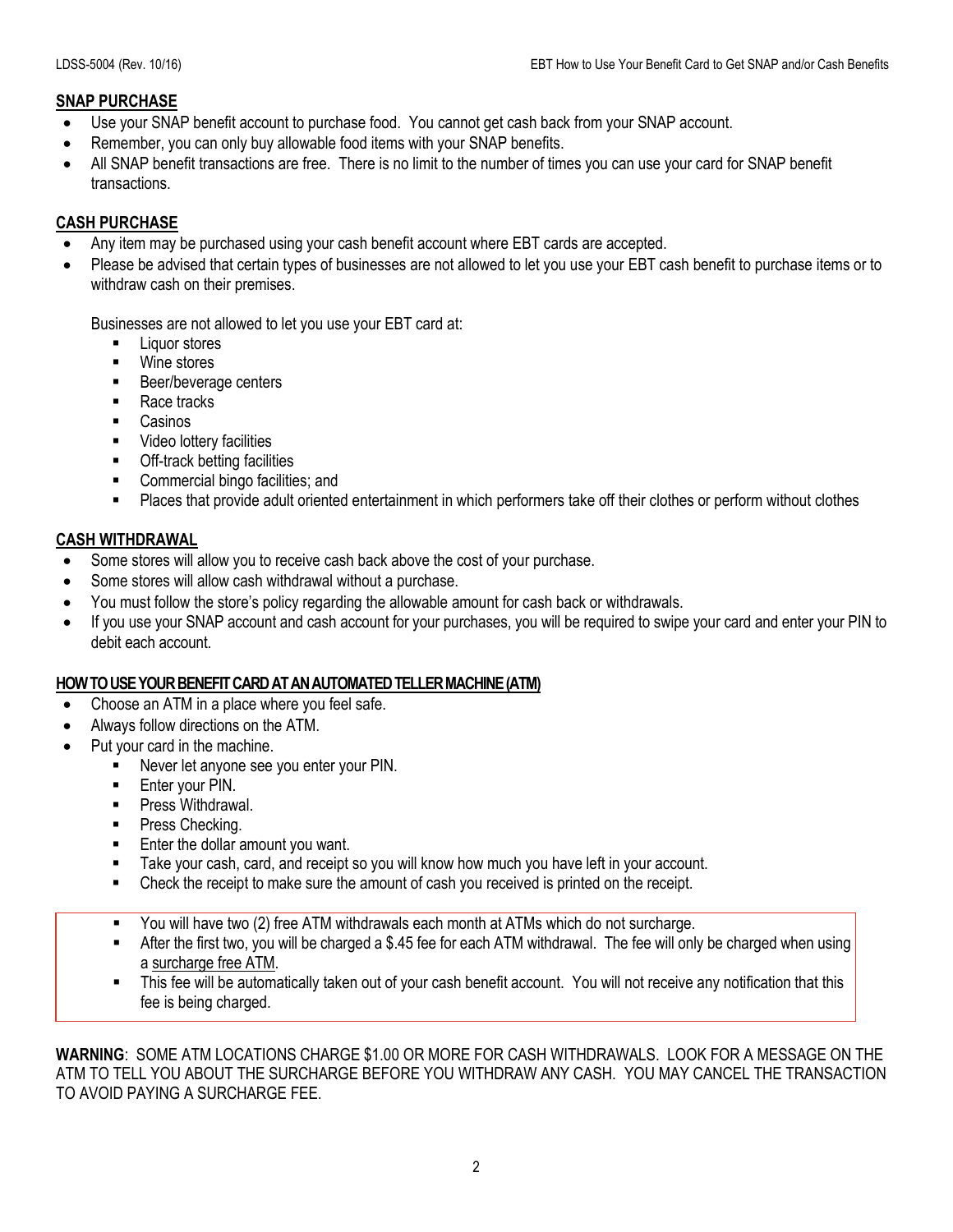#### **IDENTITY THEFT – PROTECT YOUR EBT BENEFITS**

**If someone calls you, don't give them personal information such as your social security number, EBT card number, or EBT PIN. Even if the caller claims to be a local agency worker, a State, a Federal or an EBT official, do not give them your personal information.**

If you suspect or know:

- That your card or card number has been lost or stolen;
- That someone not authorized by you has gained access to your card or card number and PIN; or
- That someone has gained information about your identity that may result in your benefits being stolen.

Then follow these three (3) steps:

- 1. You **must** immediately contact EBT Customer Service (**1-888-328-6399**) or on the Internet at [www.connectebt.com](http://www.connectebt.com/) to report your EBT card lost or stolen. Only by first contacting EBT Customer Service to deactivate your EBT card can you protect yourself against potential benefit theft. EBT Customer Service will deactivate your card so that no one else can use it. You can also request a new replacement card to be mailed to you at this time.
- 2. Contact your local agency worker to report the problem and to request what is called EBT ARU PIN Restriction. You, as the cardholder, will need to sign a permission form at your local agency or assistance center in order for this procedure to be used. This is a procedure that your local agency can use to make it impossible to change your PIN over the phone through the EBT Customer Service helpline or through the Internet Cardholder Account website. Once this procedure is done, any PIN changes would have to be done by you, with your card in hand, at the local agency or assistance center. This restriction can also be removed upon your request by your agency worker.
- 3. If you did not request a replacement card when you called EBT Customer Service to report your card lost, stolen or damaged, contact your worker and request that a new card be issued to you. It is recommended that you select a new PIN for your new card at the agency or assistance center.

#### **CARDHOLDER ACCOUNT WEBSITE**

You can now get information about your account(s) on the Internet by going to www.connectebt.com. The website also allows you to create your own account ID and password after you have logged in for the first time. You should use your most recent active card number, the PIN to your card and your Zip Code to create your account. Authorized representatives can also use this website to access account information by using their own EBT card, the PIN for their card and the Zip Code belonging to the client. Once you sign in with your card number, the PIN and the Zip Code, you will be able to do the following:

- Get your account summary (account balances).
- Get your account(s) activity (transaction) details.
- Get an online account statement.
- Change your PIN (unless you have a PIN restriction in place).
- Communicate directly with EBT Customer Service; and
- Report your card damaged, lost or stolen.

#### **EXPUNGED BENEFITS**

An expunged benefit is a benefit that is **removed** from a cash or SNAP account. In the cash benefit program, if you do not use your account for a period of 90 consecutive days, any cash benefit remaining in the account that is at least 90 days old will be expunged (removed) from the account. You may ask your worker to reissue only the expunged cash benefit for which you are eligible. In the SNAP benefit program, if you do not use your SNAP account for a period of 365 consecutive days, any SNAP benefit remaining in the account that is at least 365 days old will be expunged (removed) from the account. The expunged SNAP benefit cannot be reissued.

#### **EBT TRANSACTION ERRORS**

Occasionally an EBT **system** error occurs during a cash or SNAP transaction resulting in a mistake being made in the account balance. Some examples of EBT system transaction errors:

- If you made a SNAP purchase, and the SNAP account was incorrectly charged twice for the same purchase; or if an ATM only gave you \$20 when you requested \$40, but your cash account was still charged the \$40. If you think a **system** (not clerical or human) error has reduced your account incorrectly, you may file a claim for an account adjustment by contacting EBT Customer Service. You have 90 days from the date of the suspected transaction error to file your claim.
- SNAP account claims are usually resolved within 15 days.
- Cash account claims may take up to 30 days to resolve.